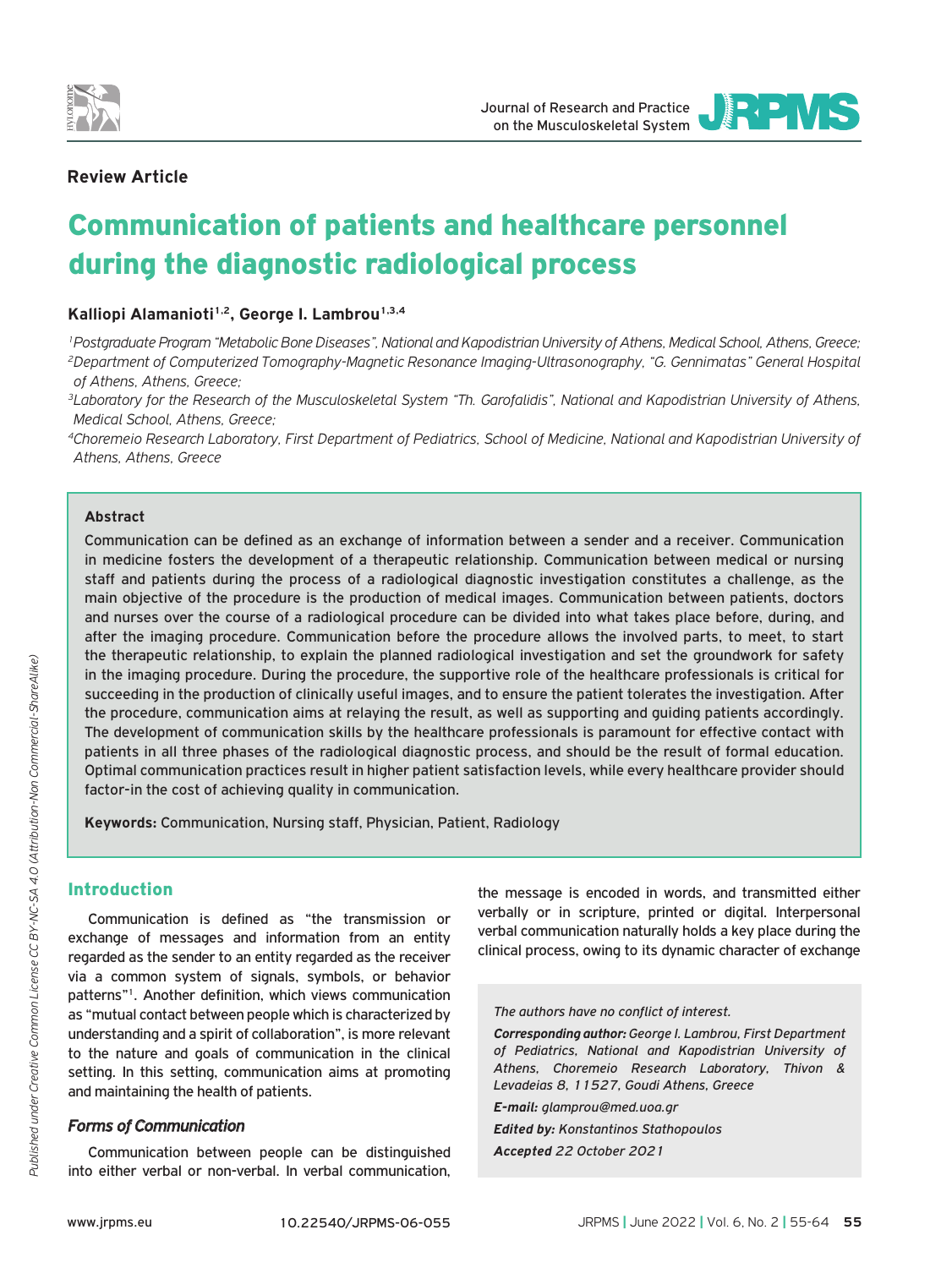of messages, including information or emotions. Certain authorities hold "para-verbal communication" as a subset of verbal communication. Para-verbal communication refers to the features that characterize the words of spoken language, such as the stressing of words, echoing of words and phrases, or the rate of speech.

In medicine, the written form of verbal speech is mainly applicable in one-way relaying of informative content from health services to patients. In the clinical setting, it enhances the outcome of interpersonal verbal communication in the preparation for a visit to a healthcare provider services, or defines a course of action that needs to be taken after making contact with the healthcare provider. On the other hand, non-verbal communication includes physical contact, the direction of one's body relevant to the other person, the distance kept from the other person, one's posture, eye contact, facial expression, gestures and mannerisms, as well as personal presentation. It is often registered subconsciously, but has been argued to transmit a message much more powerful than that of verbal communication<sup>2</sup>. Non-verbal communication is very much influenced by cultural factors.

## *Communication in Medicine*

In medicine, communication constitutes the cornerstone of the therapeutic relationship between patient and medical or nursing staff, as it allows the transmission of information, as well as the creation and cultivation of a relationship. The scientific or technical knowledge of healthcare providers does not suffice, and its delivery needs to be complemented by the use of communication skills, to ensure effective application of technical knowledge in the clinical setting. Successful communication between medical, nursing staff and patients has been proven to lead to better therapeutic results<sup>3,4</sup>.

### *The Bi-Directional Character of Communication*

In the clinical setting, it is the bidirectional character of communication that allows clinical goal attainment. Although the nature of communication between patient and provider of treatment has always been bidirectional, this two-way character of communication has undergone development over the last few decades owing to the widespread availability of scientific knowledge, brought about by advances in technology. Bidirectional communication has also been aided in its development by the change of clinical model, which has brought the patient to the center of the communication process, as well as by progress made in the field of patients' rights.

## *Communication Messages Originating from the Patient*

In the communication taking place during the clinical process, the patient is the barer of information and messages which define the clinical scenario. These include the patient's symptoms, findings of previous clinical examination and investigations, as well as the patient's thoughts and

emotions. For example, feelings of a patient, such as fear or sadness, and processes, such as doubt or denial, may be communicated in verbal and non-verbal ways.

Viewing the clinical problem from the patient's perspective is of great value, as it allows the healthcare provider to more fully define the goals of communication, to respond to as many dimensions of the multifactorial nature of health problems, and, therefore, to attain the best therapeutic result, and optimal patient satisfaction from the healthcare services provided. A consequence of the aforementioned has been the development of "patient-centered radiology", a cultural shift, that is, in the way patients are approached in the radiology department. In this emerging culture, patients partake in a discussion on the radiological investigation in question, they are informed of what it involves in order to offer their consent, and are encouraged, while also respecting their privacy, to express relevant psychosocial dimensions of the health problem they are experiencing. Through this process, patients become receivers of information and counseling care in an open environment of bidirectional interaction between themselves and the medical and nursing staff. Thus, in patient-centered radiology, a relationship is developed in which the target is the patient as a whole. Indeed, it has been shown that the transition to such a model of care improves the health services offered, and increases patient satisfaction<sup>5-7</sup>. As a result, in 2001, the Institute of Medicine in the United States of America pointed to patient-centered and family-centered care as key elements of healthcare services in the  $21<sup>st</sup>$  century<sup>8</sup>.

# *Content of Communication from the Medical and Nursing Staff*

Over the last few decades, the number of radiological examinations, and therefore the number of opportunities for communication during the process of radiological investigation, has dramatically increased. There are numerous factors which can account for this increasing trend of communication opportunities between providers and receivers of healthcare services in the radiology department. These include progress in imaging technology with the development of novel techniques and the improvement of already existing ones, widespread availability of imaging technology at increasing numbers of medical centers, changes in demographic characteristics such as population aging and increases in life expectancy, changes in epidemiological characteristics such as the increase in the number of diagnoses of malignant disease, as well as progress in the treatment of diseases, which improves patient survival and, therefore, the number of radiological reassessments that will be required.

In this context, the role of medical and nursing staff in radiology departments is now closer to the core of patient management, and, therefore, the development of communication skills and optimization of the communication process is unquestionably called for. In appreciation of this,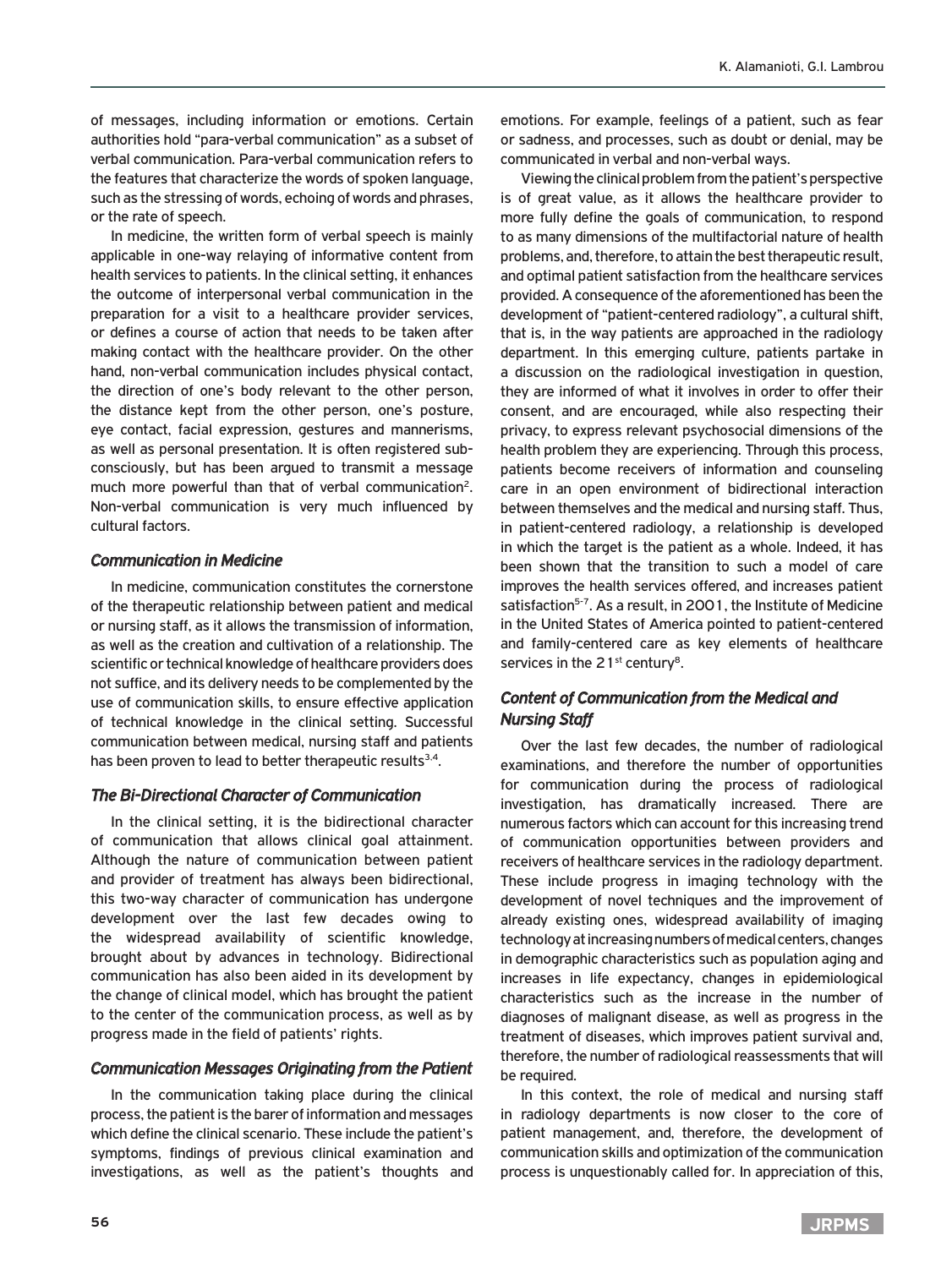the Radiological Society of North America (RSNA) launched a campaign whose title "Radiology Cares" reflects one of its objectives, which is developing communication between radiologists and patients<sup>9-12</sup>.

Indeed, communication in the radiology department has therapeutic qualities, as it increases the amount of knowledge and improves the awareness of patients regarding their medical condition, it nurtures a sense of confidence in the health services being offered, improves compliance with the management plans set out by health professionals, offers relief to patients through encouraging the expression of thoughts and emotions, improves access to other health services, and empowers patients to problem-solve and partake in the management of their health<sup>4</sup>.

# Communication in the diagnostic radiological process

Communication during the radiological process has both the characteristics of communication in general, as well as characteristics specific to the process itself. Communicating during the radiological process constitutes a challenge indeed, as the central aim of the process is imaging the patient, and the main product of the process is the image itself. This may potentially lead to the minimization or complete obliteration of any contact of the radiology department staff with the patient. Limiting the communication, in turn, limits the ability to influence the course of the patient's condition, which is the goal of the clinical process. In research conducted in 2004 in 66 healthcare providing units in the United States of America, 80-90% of radiologists did not even meet up with their patients<sup>13</sup>. It is not incidental that radiology has been characterized a medical specialty in which communication is only between doctors<sup>6</sup>, meaning the referring physician and the doctor responsible for the imaging. Along the same line, radiology has been the subject of a poignant cartoon in which a patient arriving at a radiologist's office meets a, "No Patients Allowed" sign<sup>14</sup>. A prescient 1977 article in the American Journal of Roentgenology was titled, "The radiologist: doctor's doctor or patient's doctor"15, while 35 years later, in the title of an article from Stanford University published in the medical journal "Radiology", the radiologist was still dubbed "invisible"<sup>16</sup>. These comments prove to be even more pertinent if we consider how seldom patients choose "*their* radiologist", as opposed to "their gynecologist" or "their urologist", since the choice of radiologist is often that of the referring physician or of the institution in which the patient is being managed<sup>17</sup>. A current shift which has brought the radiologist closer to the core of communication with the patient has been the wider use of imaging services for regular screening purposes such as mammography. In these cases, the results are often relayed from the radiologist directly to the patient without a referring doctor taking part in the process, since the radiological investigative process is initiated by patients themselves, based on the regular intervals of the screening protocol<sup>18</sup>.

## *Communication Prior to the Radiological Investigation*

Communication with the aim of setting an appointment for a radiological investigation can be effected either by the patient's physical presence at the department, by telephone call or by digital means of arranging appointments over the internet<sup>19</sup>. Communication with patients at the time they arrive at the department for a radiological investigation starts even before verbal contact with the staff, by the impression that the setting makes on patients. It has been suggested that interpersonal contact of staff with patients should follow the pattern dictated by the "AIDET" acronym, which involves "*Acknowledging*" the presence of the patient and offering explanations for delays that may have occurred, making the necessary "*Introductions*" on both sides and explaining the role of staff involved, offering an estimation of the "*Duration*" of the presence in the department, providing an "*Explanation*" of the procedure that is to follow, and finally "*Thanking*" the patient for their cooperation and their participation in the radiological process<sup>6</sup>. This early stage of the process also allows patients to clarify with staff when the results of investigations will be available, and in what way and form they will be relayed to them, an issue which may be a significant source of stress for patients. This may also be the point of an initial psychosocial assessment of the patient, which may pave the way for effective communication during and after the investigation.

Finally, in this phase of the process, patients may also be asked to provide consent for the procedure planned. Consent may be either verbal or written, depending on relevant protocols or local practices of the healthcare unit<sup>20</sup>. Given that consent, according to international standards, is required to be "*informed*", meaning that it follows an explanation of the procedure and the provision of answers to any questions that may arise, effective communication is key in this interaction between patients and radiologists and nursing staff, as well.

Central to the process of a radiological investigation is the taking of a thorough medical history. This aims at assessing safety issues relevant to the patient during the examination (e.g. possibility of pregnancy in examinations using ionizing radiation, metallic implants in magnetic resonance imaging studies, allergies to contrast media where these are to be used), but also aims at acquiring information which will allow staff to carry the study out more efficiently, and interpret the images produced optimally. Use of questionnaires, available as forms to be filled in by patients, is an alternative way of obtaining useful information, which may act as an adjunct to taking a medical history, and supplements the patient's communication with radiologists and nursing staff.

The stage prior to the radiological investigation also includes studying the patients' records. This allows extracting information which will prove useful in promoting a sense of trust during the examination, as well as facilitating preparation for the ensuing discussion with the patient, which may thus be conducted with the professionalism due. Professionalism is conveyed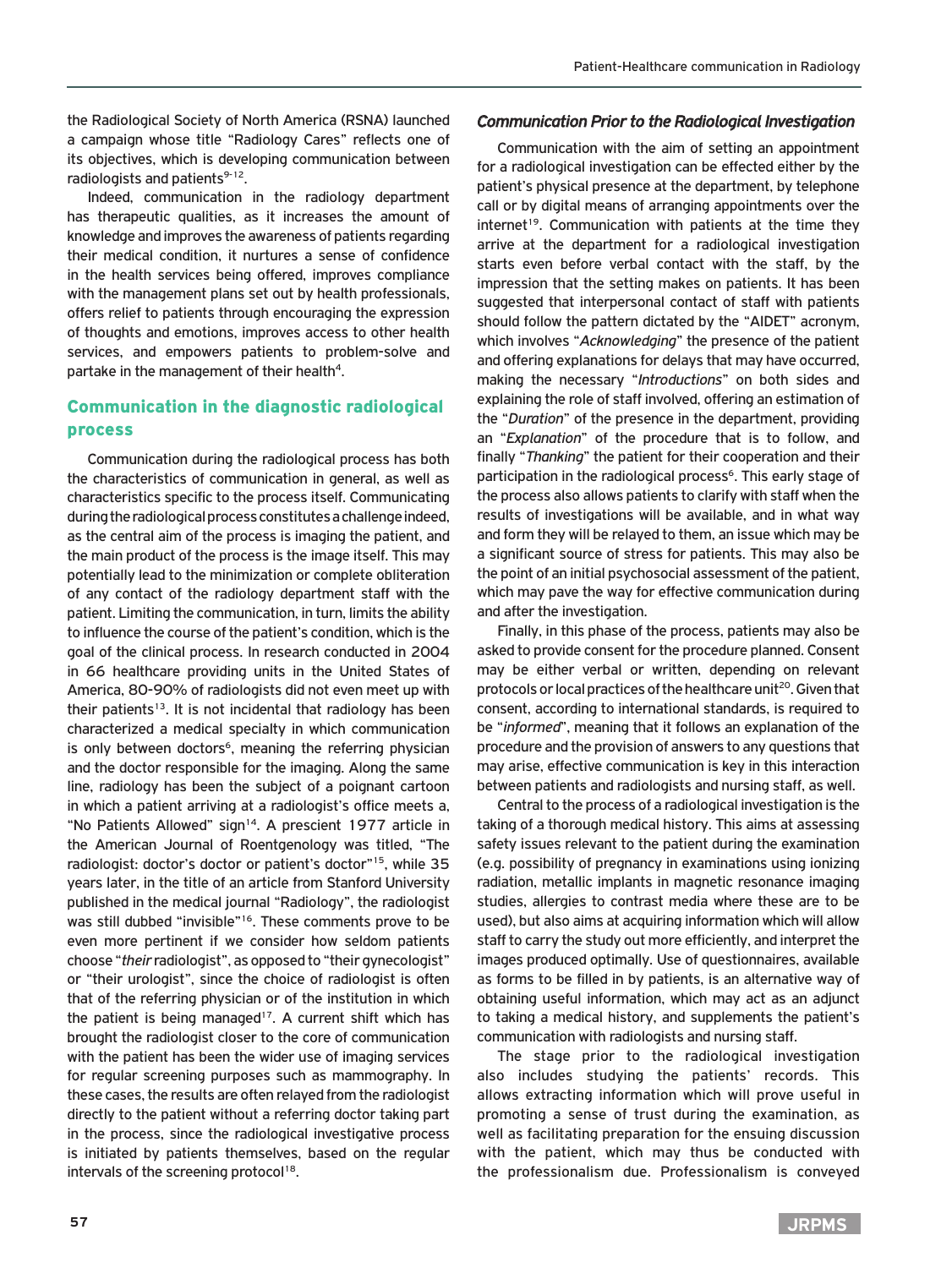by consolidation of the available information and understanding of the medical case at hand, prediction of possible questions which may arise on the side of the patient, preparation of relevant answers, and, therefore, maximization of the therapeutic effect that this contact with the patient may produce.

Trust is at the core of the relationship between patients and medical and nursing staff. Therefore, at the beginning of the interaction with the patient, it is good practice to clarify to the patient that all information that is provided by them is governed by rules of medical confidentiality, the legal framework of which has recently been strengthened by the General Data Protection Regulation (GDPR). The cultivation of a sense of trust opens up the channels of communication during the radiological process.

An important aspect of the communication between patients and radiologists or nursing staff is the provision of information regarding how the actual investigation is performed. The provision of such information may be initiated before the patient's arrival at the department by sending the information to the patient in written form, printed or digital, or by ensuring the information is available to patients on the internet<sup>19</sup>. This can either be on a web-site created by the department, which can act as a resource, or by citing other authoritative locations on the web with the relevant content. An example of such an internet location would be "Radiology Info" (https://www.radiologyinfo.org/), which is a venture launched by the Radiological Society of North America and the American College of Radiology, aiming at offering information to the public, in either English or Spanish, on various radiological investigations available at radiology departments in the United States of America<sup>21</sup>. Information provided prior to an examination should always include any relevant preparation by the patient required before a specific investigation.

As the process progresses, the patient is also verbally informed about what the examination involves in practice. This is started by clarifying what is already known by the patient about the investigation, and followed by a description of the procedure to ensue. Delivery of information should be done in a manner which is respectful of the patients' cognitive ability and language competence, with an effort to avoid medical jargon which hinders understanding of what is being explained.

The stage prior to the radiological investigation allows patients to voice any concerns relevant to the examination, such as whether they will be exposed and to what degree to ionizing radiation, or whether the investigation will be painful or not. Providing the patient with information on sensory parameters of a specific procedure contributes to reducing anxiety prior to an examination<sup>6</sup>, to increasing patient cooperation during the test, and to registering greater patient satisfaction of the healthcare services received.

# Communication during the radiological investigation

Communication between the patient and medical and nursing staff and radiology technicians during the radiological investigation is easily affected these days given the availability of modern technology and automated systems. And, indeed, communication during the examination may significantly influence the way the patient feels during the procedure, as well as the quality of the images produced, given that dynamic contact reduces levels of patient stress (for instance during magnetic resonance imaging), and facilitates keeping the patient motionless. This allows swifter completion of the investigation and the acquisition of betterquality images<sup>8</sup>.

Communication is of paramount importance in radiological investigations involving direct contact between doctor and patient, such as in ultrasound imaging. During such examinations, the doctor constantly communicates with the patient either verbally or non-verbally, and, therefore, physicians should behave accordingly. The radiologist should not allow external sources of interruption, such as the telephone ringing, and should place the appropriate emphasis on the patient's privacy and dignity. It should be remembered that the doctor should be communicating with the patient and not the imaging screen. This is because any reaction, verbal or non-verbal, to findings during the investigation is registered by the patient, and, therefore, constitutes an element of communication with them. The physician's behavior should follow the principles of the therapeutic relationship it serves, and limit itself to a bi-directional exchange of messages with the patient, avoiding triangulation of the relation which would include the screen. When the relation is triangulated the degree of stress experienced by the patient increases $22$ , and patient satisfaction from healthcare services received decreases.

During any radiological procedure, the behavior of doctors and nursing staff should convey messages of interest and support to the patient. Radiology department staff should be constantly communicating with their patients during the procedure, confirming their tolerance of the investigation underway, assessing their emotional status, offering warning of any sensory stimuli (such as pressure or noise) that may follow, informing patients of the remaining duration of the investigation, and encouraging them to continue with and complete the examination. Such behaviors on the side of clinicians increase patient compliance with the plan of investigation and reassessment of their condition, and, therefore, constitute an integral part of the therapeutic process.

# Communication after the radiological investigation

The degree of radiologists' communication with their patients after a radiological investigation often depends on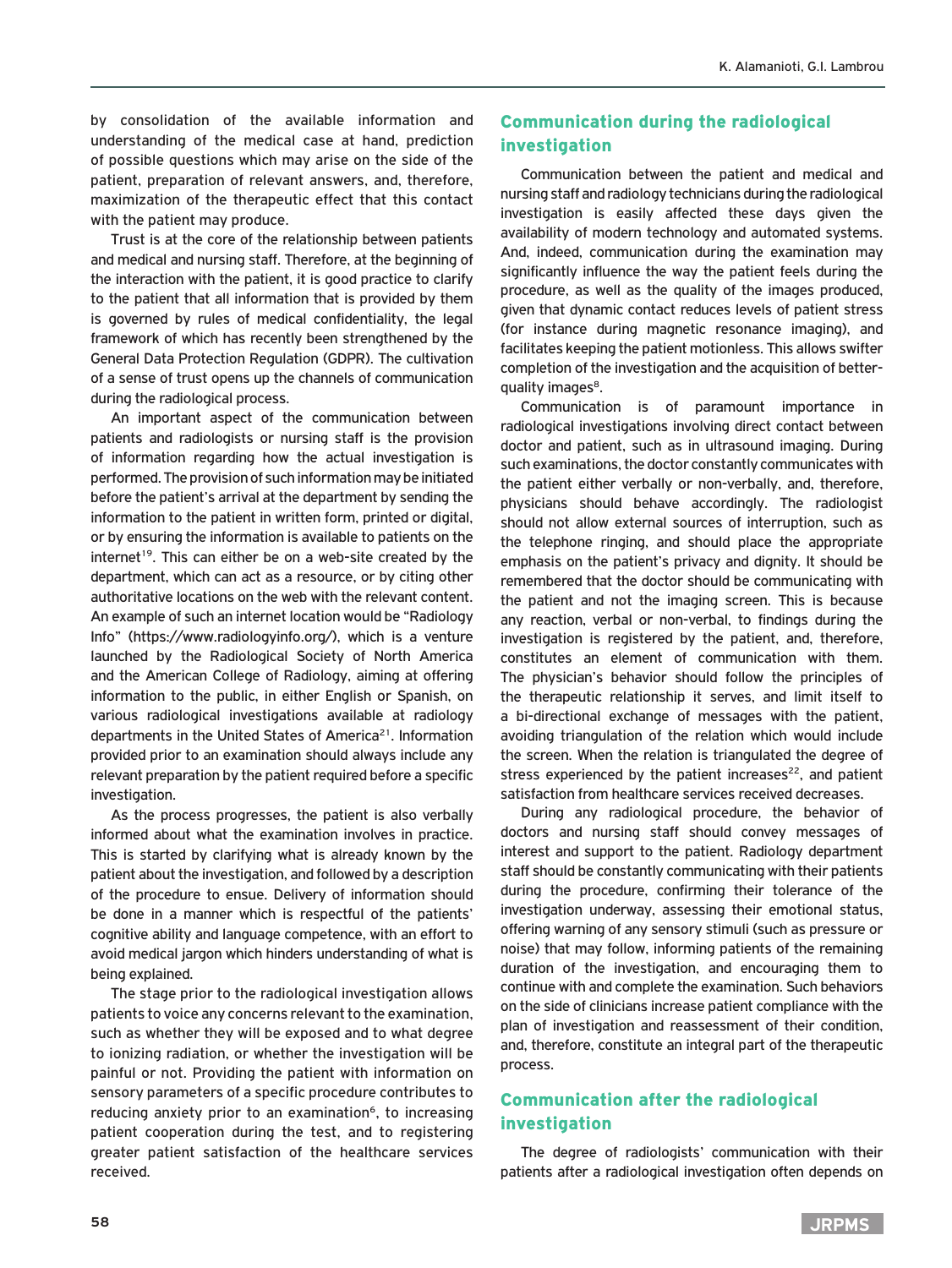the exact radiological modality involved and the indication for the examination. For instance, contrary to clinicians working in the fields of interventional radiology, ultrasound, or mammography, their colleagues working principally in computerized tomography or magnetic resonance imaging rarely communicate with patients after an investigation<sup>23</sup>.

Communication after a radiological investigation focuses mainly, but not exclusively, on conveying the result of the imaging. While some research has shown that patients prefer to be informed of the results of their investigations from the referring physician, who is following up their condition<sup>24,25</sup>, other pieces of evidence indicate that patients are often interested in communicating with the radiologist involved in the examination<sup>8,26,27</sup>. To a certain extent, a preference to obtain the results from the referring physician is explained by the familiarity patients may have with their referring doctor, and the therapeutic relationship which may already be in place. What is more, referring clinicians are often chosen by patients themselves, as opposed to radiologists who are often randomly assigned, or are the choice of the referring doctor. In research which has shown the patients' preference to be for the referring physician to convey investigation results, this preference may, in part, be explained by the fact that a substantial percentage of patients are unaware that radiologists are doctors<sup>23,25,28</sup>. This percentage has been shown to be as high as 55-60% in certain study populations<sup>29</sup>. The likelihood that a patient may be interested in consulting with the radiologist may depend on such factors as the age of the patient, with younger patients more commonly requesting communication, or the level of education of the patient, with the more highly educated patients more frequently requesting contact with the radiologist<sup>30</sup>. It has also been shown that communicating with the radiologist shortly after an investigation in order to be informed of the results may reduce the stress experienced by patients who would, otherwise, have to wait in order to contact the referring physician, and be informed of the results a number of days later<sup>31</sup>. To conclude, patients' preferences regarding who conveys the results of radiological investigations are not clear, and this can be attributed to various factors, including the natural heterogeneity of the preference, as well as differences in how the study questions are worded, differences in study populations, and also differences in the methodology of statistical analysis between various pieces of research.

However, the question of who makes the results available to the patient should also be asked from the perspective of the radiologist. This is because trends are unclear in the specialty as a whole regarding the willfulness or competence of radiology clinicians to convey investigation results<sup>32</sup>. There is no doubt that a more central position of radiologists in the process of informing patients of their results helps in highlighting the clinical role of the specialty, and offers added service to the main objective of promoting the health of the patient by strengthening a doctor-patient relationship29,30. A potential intent of radiologists to make their clinical contribution more central to the management of patients could be translated into instituting regular radiology outpatient department clinics. In these, patients could benefit from a presentation of their images<sup>33</sup>, which as the popular saying goes "are worth a thousand words", and could be offered the opportunity to discuss the results of their investigations with radiologists. This would improve recognizability of these clinicians as members of the medical team caring for patients. By contrast to the above direction of activity, it is common for radiologists to use Picture Archiving and Communication Systems (PACS) and tele-radiology, by way of which they offer their image interpretation services without being visible to the patient, and without even being required to be physically present in the healthcare unit where the investigation is being carried out<sup>16</sup>. Clearly, direct communication between patients and radiologists to discuss investigation results leads to loss of time allocated to the diagnostic interpretation of images, and to an increased workload on clinicians of a specialty which is under threat of occupational burnout<sup>34,35</sup>. Such communication also demands a multitude of organizational and logistical interventions and changes in the workplace, including closer contact with referring physicians to ensure resonance on the management of imaging findings<sup>25</sup>. Finally, on the subject of preparedness of radiologists to convey the results of investigations to patients, it is important to note that numerous court decisions which have been published in the literature point to a professional and legal obligation of radiologists to communicate the results of investigations directly to their patients $36$ .

With respect to the written report of radiological investigations, this is nearly always available not only to the referring physician but to the patient as well, and it is often the only element of communication between the radiologist and the patient. The written report is nowadays read by patients too, as they are more centrally placed in the management of their health conditions. The report should be accurate in its content, phrased in a way that is comprehensible, and, from a professional point of view, should be rigorously screened for the way it is presented, as it is always also judged on its layout, wording, grammar and syntactic structure<sup>8</sup>. The content of written reports of radiological investigations is usually standardized as to the information conveyed and the way it is communicated, with little regard to who is the patient-receiver, as the radiologist is only rarely cognizant of the social background of the patient being investigated $33,37$ . In such cases where there is no referring physician acting as intermediary between patients and radiologists, such as in regular secondary prevention radiological investigations, in which the recipients of the results are often the patients themselves, the report handed to them may be worded in a way that would be comprehended by lay people. The availability of such a service would naturally add to the workload of a radiology department, which would have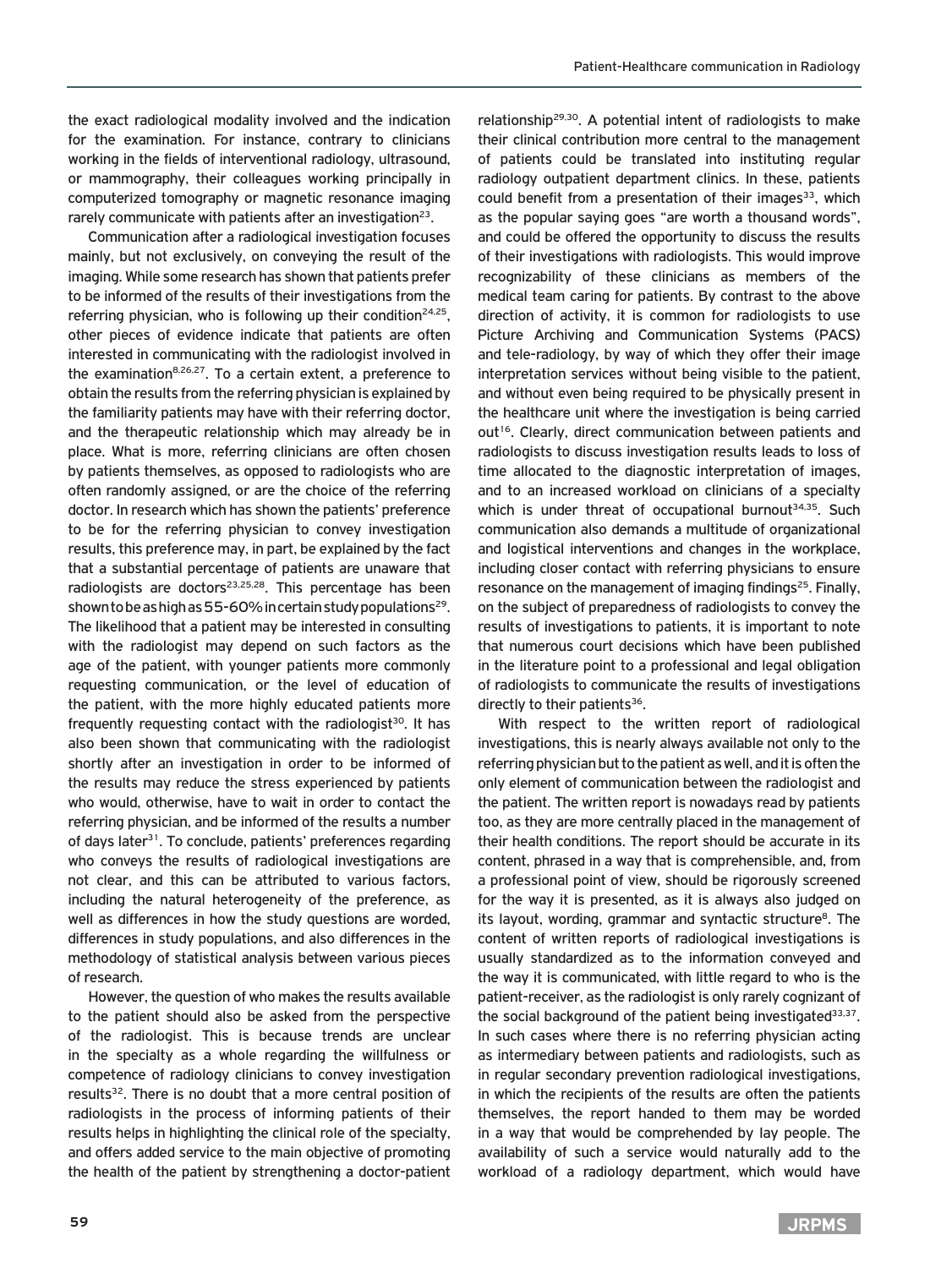to produce two different written reports, one in layman's wording and one in formal medical terms<sup>29,38</sup>. For example, the Mammography Quality Standards Act (MQSA) of the United States of America indicates that healthcare providers are required to send a written summary of the report to the patient, in a language that is understandable by the general public, within thirty days of the investigation<sup>29</sup>. As interpersonal communication between radiologist and patient is often limited, the need for exactness and clarity in the phrasing of this report becomes imperative.

Irrespective of whether a radiological investigation is indicated for the assessment of symptoms, or for prevention, or regular follow-up after cure of a disease, the emotional load that may be brought to the department by the patient is often significant. Therefore, communication after the investigation for the delivery of the diagnosis requires specialized communication skills. These include the ability to convey the result in such a way that this can be comprehended, avoiding technical terms that mean little to the patient and pay little service to the interaction. Radiologists should, at this stage, also assess the general appreciation that patients have of their medical problem, and relevant misunderstandings should be addressed. It is of primary importance that the patients' emotional response to the delivery of a result is noted, and responded to appropriately. Potential management difficulties relating to the diagnosis should be highlighted, and realistic solutions suggested. A sense of encouragement, motivation and hope despite the implications of the investigation result should be fostered.

In no other scenario are the communication skills of radiologists and nursing staff of greater significance than in breaking bad news after a radiological investigation, especially so if the result is unexpected. Patients' usual reactions in such cases are those of surprise, denial, fear, anger or even quilt<sup>39</sup>. It is common for patients not to register the remainder of a discussion with medical and nursing staff after having been informed of the detection of a malignancy<sup>6</sup>. In spite of this, patients intensely recall, for long periods after the event, the particular moment and the way the bad news was delivered.

Employing a skillful approach to breaking bad news improves the ability of patients to manage their disease and handle the implications of  $it^{39}$ . The emotional load of such a moment acts as a hindrance to communication, and requires special competencies in order for those messages necessary for the further management of the patient's health problem to be communicated. Therefore, it is imperative that every radiology department formulates a management protocol for dealing with this scenario<sup>40</sup>. Setting up the appropriate communication space and ensuring time availability for the expression of emotions, selecting the members of staff who will take part in the discussion, suitably preparing all essential information from medical records, and clarifying what is already known by patients about their condition and

what is being investigated, all formulate the framework in which supportive contact with the patient can be effected. Following that, patients are probed as to the degree to which they wish their imaging findings to be detailed, and the results are delivered in a language comprehensible to the patient, oftentimes after a verbal warning that the news that will ensue are not as would be wanted. Deployment of skills of empathy and active listening, the, at regular intervals, productive use of silence to allow registering of the message, and the coalitional use of family members to the degree allowed by the patient, are all necessary in the management of the patient, who is, at that time, inundated by thoughts and emotions. Radiologists and nurses involved should, once again at regular intervals, discreetly assess the degree of understanding by the patient of what has already been said. This helps with determining the pace at which the discussion can continue, and aids at assessing the need for the patient's environment to become involved in the management. Throughout this process, radiology clinicians and nurses should be truthful about the diagnosis, should dynamically monitor the patient for any signals that may point to how much information they are willing to be given, and should avoid false reassurances in cases where the prognosis is not clear. At the same time, they should create an outlook of manageability of the circumstances given the diagnosis, and help in practically formulating a course of action, including the next steps that need to be taken by the patient. The latter should also be informed of the availability of other sources of support (such as patients' associations, groups and organizations). It is necessary to allow time for questions that may arise progressively during the discussion, as the initial reaction settles down<sup>39-48</sup>.

All the above elements of a competent approach to breaking bad news constitute challenges in this demanding interaction that radiologists and nursing staff may have to engage in with patients. Especially so given that most members of staff of radiological departments do not generally receive specialized training in patient communication skills<sup>39</sup>. However, societies and cultures progress, and with them the expectations of patients increase, making a change of mindset in healthcare providers and the institution of training in communication with patients imperative<sup>22</sup>. This would also include training in specific clinical scenarios such as in breaking bad news.

## Obstacles to communication

The degree of difficulty in the process described above may indeed be increased by obstacles to communication. This may refer to obstacles pertaining to either the providers or the receivers of healthcare services, and may include<sup>47,49,50</sup>.

- Limited available time for communication
- Inappropriate setting for communication to take place in
- Lacks in the training in interpersonal communication of healthcare providers
- Language obstacles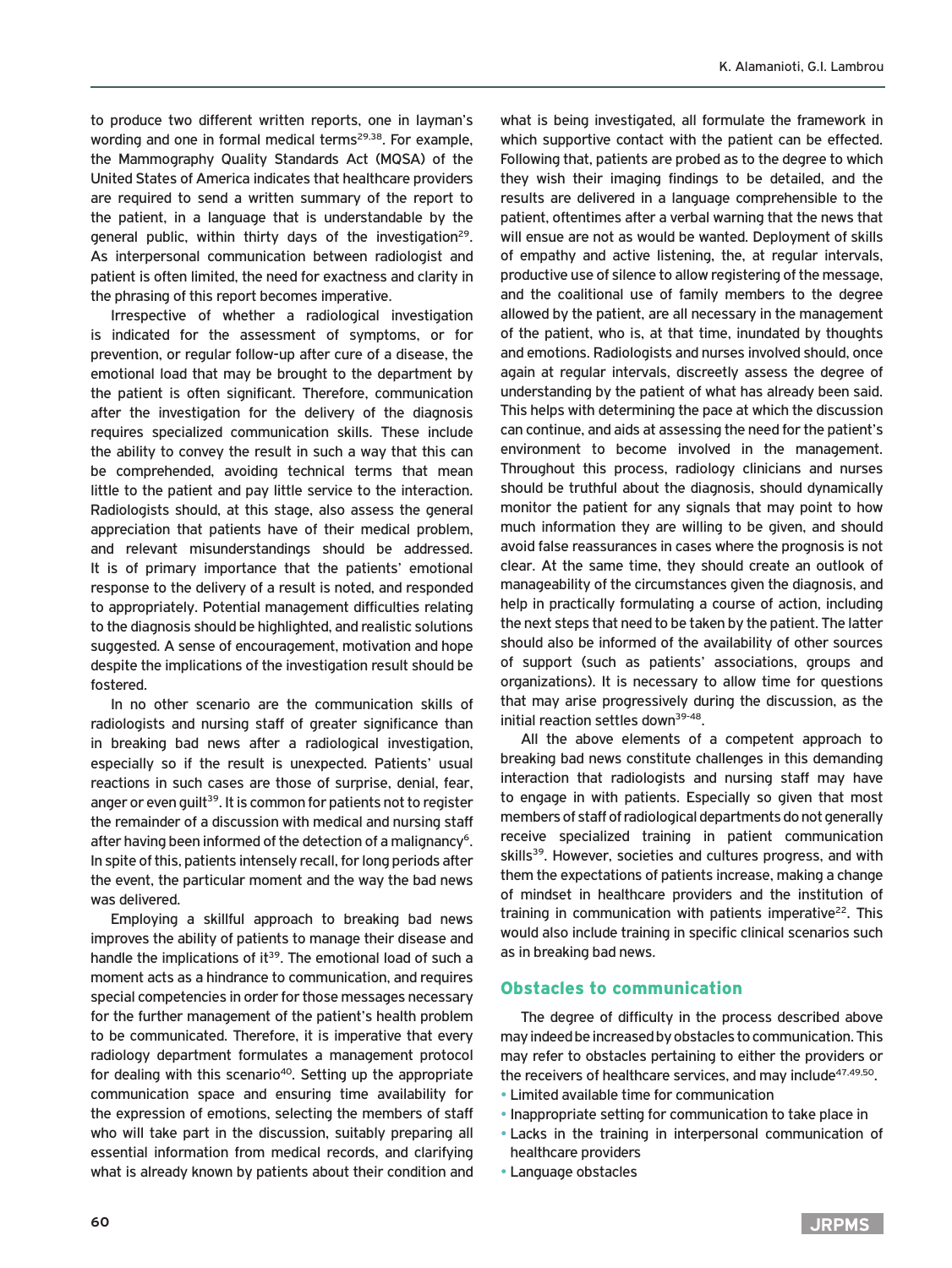- Cultural obstacles such as religious obstacles, ethnic or racial prejudices or obstacles relating to gender or age
- Cognitive obstacles including limited cognitive ability or medical conditions such as dementia
- Obstacles relating to the patient's psychological or mental state such as emotions (fear, surprise, anxiety, grief, anger), personality traits or psychiatric conditions
- Obstacles of physical experiences such as pain in patients or fatigue in healthcare providers
- Financial obstacles, which, in the highly competitive healthcare services' market, often, by necessity, lead to the provision of services to as high a volume of patients at as low a cost as possible, which inevitably puts the quality of communication at risk30.

### Improvement in communication

The systematic development of communication skills is fundamental in improving and attaining optimal communication between patients and medical and nursing staff during the radiological process. By extension, this also applies to overcoming obstacles in the process, which were detailed previously.

Communication skills to be developed include the ability on the side of radiologists and nursing staff to create the appropriate setting for contact with patients, as well as to maintain an open attitude towards the patient, which fosters the bidirectional exchange of messages and signals. This should be done in a way that is respectful to the patients' cognitive, cultural and other characteristics. Such skills also include the ability to communicate technical issues in a way that is comprehensible, and repeating what has been said in alternative ways when this has not been understood. Radiologists and nurses should develop skills of attentive listening, which demonstrates interest to the patient, as well as empathy, which indicates viewing the health problem at hand from the patient's perspective. The cultivation of such skills also allows staff to create a sense of perspective for the patient, by formulating an action plan, while at the same time maintaining awareness of, responding to, and modulating the non-verbal elements of the interaction, in a way that will be to the benefit of the patient.

Initiation of development of such skills should be during graduate training of healthcare providers, which demands a patient-centered and holistic orientation of training programs. It is, however, a process of lifelong learning and acquisition of experience, which translates into continuous improvement of communication skills, and a progressive increase in the contribution to the therapeutic result for patients and their satisfaction from the services provided. A process, that is, which distances radiology department staff from older paternalistic practices, and embraces newer trends in the healthcare services market, of joint decisionmaking between patients and medical and nursing staff in the management of health issues<sup>51</sup>.

Communication in medicine and nursing is an art. In order

to be learned, it demands, other than practical attendance and observation in the clinical setting, a specific training program which systematizes and passes a whole body of knowledge on in an applicable way. At the same time, such a program should make provisions for the assessment of the results of the trainee and of the training curriculum, in order to ensure their respective continuous improvement. It is now standard practice that the quality of medical study programs in the United States of America, as judged by the Accreditation Council for Graduate Medical Education (ACGME), is also evaluated on its content of training in the areas of communication and interpersonal skills<sup>51,52</sup>. Despite that, in a 2017 article in the Journal of the American college of Radiology, the authors reported that, to their knowledge, there was no training program of specializing in radiology which both trained and assessed candidates in the skills of communication53. Such a program is clearly of particular value in a specialty which has, at times, been chosen by doctors specifically because it doesn't demand regular contact with patients.

Improvement in communication may also be brought about by the publication of internationally accepted guidelines, which set out the parameters of optimal communication, so as to act as a reference guide, as well as an assessment tool, of the quality of communication between patients and clinicians or nursing staff during the radiological process $^{20}$ .

#### Communication in cases of medical malpractice

The value of developing communication skills is especially emphasized in cases where the subject matter of communication is a medical error. The primary objective in such cases is the restoration of trust which has, ipso facto, been compromised, aiming, principally, at a therapeutic benefit for the patient, and secondarily at the management of the error from a professional point of view. It is important to note that radiologists called upon to manage medical errors of theirs are at a disadvantageous position compared to colleagues of other specialties. This is because it is quite common for radiologists to never have met with the patient whom the error involved, so as to have had an opportunity to build a personal relationship with them, the qualities of which are often important in managing a crisis.

Communication in cases of medical malpractice should be based on honesty and an open attitude in the exchange of views. The onus of communication from the medical point of view falls on the attending radiologist and other members of staff directly involved in the error. From an administrative point of view, the onus falls on the head of the radiology department, administrative staff of the institution and clinical risk managers. The content of what is communicated should include the admission that an error has been made, the circumstances that led to the error happening, the consequences of the medical error, and all measures taken to remedy the situation<sup>6,54</sup>.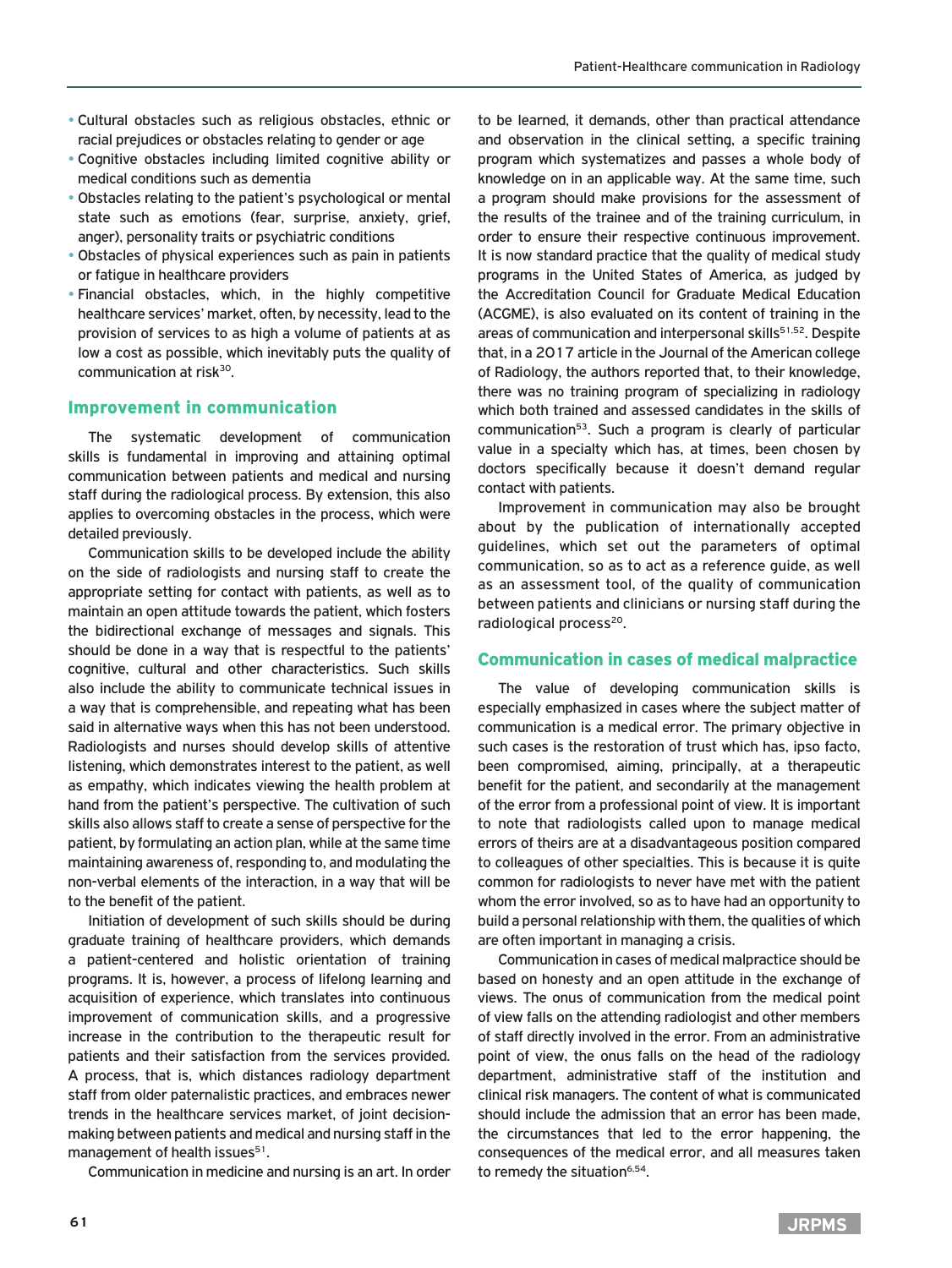All the elements that make up optimal communication between patients and radiologists or nursing staff need to be in place in this clinical scenario as well, including offering the patient the opportunity for unhindered expression of emotions, in acknowledgement of the fact that a medical error does not merely constitute a technical mistake. It is an unexpected development that may potentially have consequences for the patient, who could be affected physically, mentally, or socially.

# The impact of communication on patient satfisfaction

The positive impact that communication of good quality during the radiological diagnostic process has on patient satisfaction has been proven by relevant research<sup>52</sup>. Indeed, the significant contribution of radiology services to the whole range of medical specialties renders the radiology department instrumental to the satisfaction of patients from medical services provided as a whole<sup>8</sup>.

Patient satisfaction studies are primarily based on questionnaires that involve subjective evaluations and not objective measureable data. Research conducted by the radiology department at the MD Anderson Cancer Centre in Houston, Texas showed that the most important factors contributing to satisfaction of patients who visited their department was acknowledgement of and response to their concerns, a sense of being treated with respect, and a feeling of being viewed as people and not as numbers<sup>55</sup>. The common denominator of all the above evaluation parameters used by patients is the skill of communication, signifying that this is the core instrument in achieving patient satisfaction of healthcare services offered.

Lack of contact of radiologists and nursing staff with the patient during the radiological process makes an appraisal by the patient of the, potentially very skillful, imaging services received very difficult. This is because patients often relate their satisfaction more to the interpersonal exchange they experience during the radiological process and less to the quality of the imaging produced or the accuracy of its  $interpretation<sup>17</sup>$ , which are expected by patients to, by default, be professionally competent<sup>5</sup>. Empathy, a core element of communication, is consistently recognized as a factor which correlates with patient satisfaction of received healthcare services<sup>52,56</sup>. It has been shown that even the inclusion of the photograph of the patient being imaged in the medical file helps in the development of empathy by radiologists<sup>57</sup>, and, therefore, in the improvement of communication and a consequent increase in patients' satisfaction from services provided by their doctor.

It should not be overlooked that, in many countries, the degree of patient satisfaction of services received translates into additional funding for the said services, constituting a motive for their improvement<sup>8,52,58</sup>.

# The cost of communication

"Talk isn't cheap", as maintained in articles in radiology journals<sup>30,58</sup>, referring to the view that, in recent years, radiological investigations have often assumed characteristics of medical products in an industrial production line. In this view, the efficiency of the staff and the return on investment are strongly factored into the financial viability of a radiology department, and operate in inverse effect to the need for communication between radiologist and patient. The actuality of this is determined mainly by reimbursement conditions of private insurance companies and social security funds, which cover the costs of performing the imaging and interpreting the resultant images without taking into account and covering the costs to the radiologist and the department of time spent in communicating with patients. Thus, a disincentive is created for contact between patients and medical or nursing staff<sup>16</sup>. However, as examples are numerous in the medical literature of the correlation between a better outcome for a condition when communication with healthcare providers is improved, it is possible that, in the future, research data will lead to the reimbursement, by insurance policies, of the cost of communication between the staff of radiology departments and the patient<sup>33</sup>. Should this indeed happen, the financial framework will have been set up for the enhancement of the therapeutic relationship in the radiology department, to the benefit of patients.

## *References*

- 1. Shannon CE. A mathematical theory of communication. Bell system technical journal 1948;27(3):379-423.
- 2. Wikipedia. Nonverbal communication: Wkipedia; 2019. [Available from: https://en.wikipedia.org/wiki/%20w/index.php?title=Nonverbal\_ communication&oldid=929221500, Accessed on 21 March 2021].
- 3. Stewart MA. Effective physician-patient communication and health outcomes: a review. CMAJ: Canadian Medical Association journal = journal de l'Association medicale canadienne 1995;152(9):1423- 33.
- 4. Street RL Jr, Makoul G, Arora NK, Epstein RM. How does communication heal? Pathways linking clinician-patient communication to health outcomes. Patient education and counseling 2009;74(3):295-301.
- 5. Reynolds A. Patient-centered Care. Radiologic technology 2009;81(2):133-47.
- 6. Itri JN. Patient-centered Radiology. Radiographics: a review publication of the Radiological Society of North America, Inc. 2015; 35(6):1835-46.
- 7. Zygmont ME, Lam DL, Nowitzki KM, Burton KR, Lenchik L, McArthur TA, et al. Opportunities for Patient-centered Outcomes Research in Radiology. Academic radiology 2016;23(1):8-17.
- 8. Jensen JD, Allen L, Blasko R, Nagy P. Using Quality Improvement Methods to Improve Patient Experience. JACR 2016;13(12 Pt B):1550-4.
- 9. Bauer JC. 2017 Annual Meeting of the American College of Radiology-Moreton Lecture: Forecasting the Futures of Radiology. JACR 2017;14(12):1524-9.
- 10. Goodhart J, Page J. Radiology nursing. Orthopedic nursing 2007;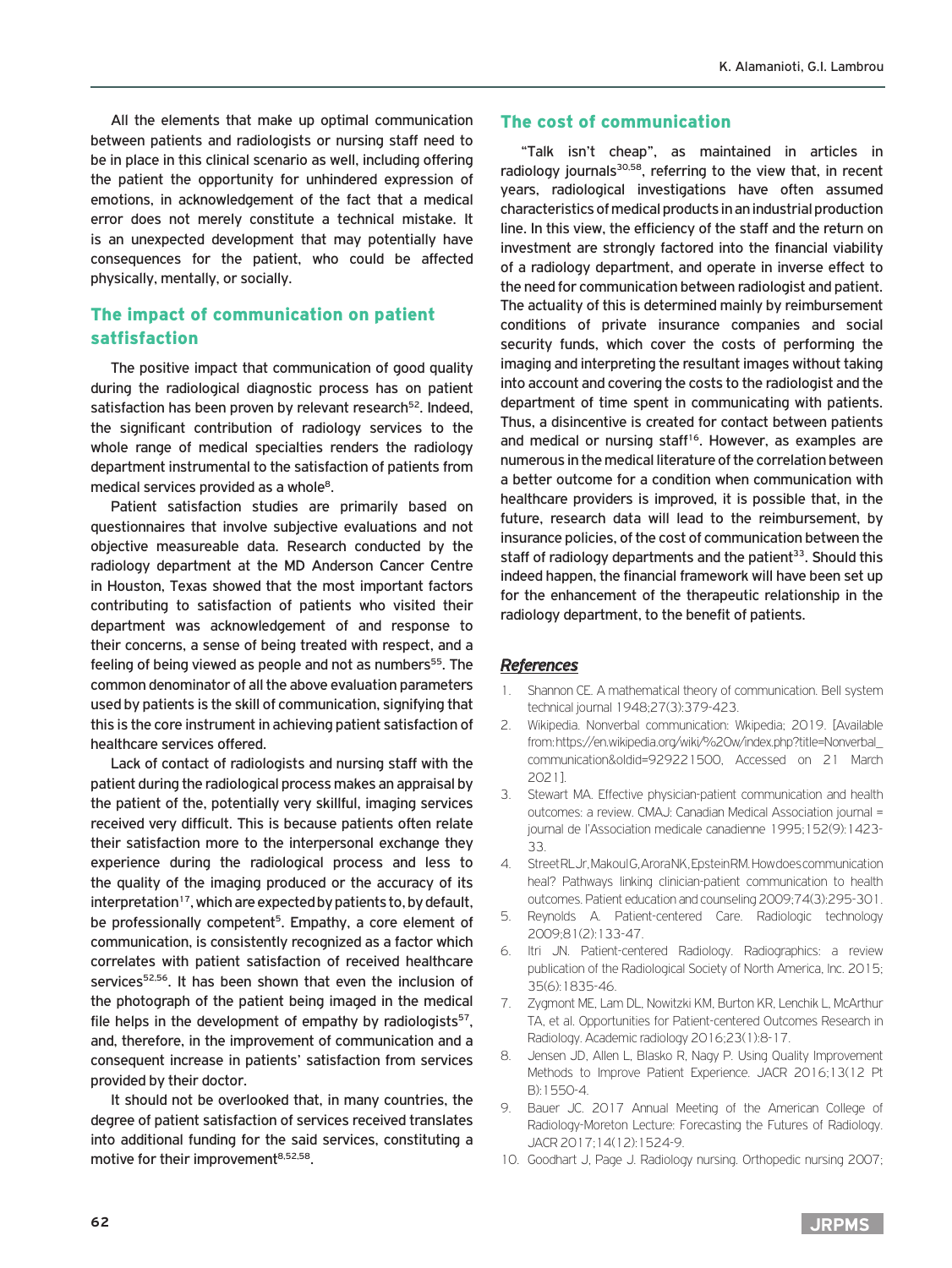26(1):36-9.

- 11. Hillman BJ, Fryback DG, Holden RW, McNeil BJ, Molitor RM, Moss AA, et al. The General Electric-Association of University Radiologists Radiology Research Academic Fellowship (GERRAF). An industryacademic collaboration to improve clinical research in radiology. Investigative radiology 1993;28(5):395-7.
- 12. Vijayasarathi A, Duszak R, Jr. How Radiologists Can Benefit From Direct Communication With Patients. Current problems in diagnostic radiology 2020;49(4):224-6.
- 13. Margulis AR, Sostman HD. Radiologist-patient contact during the performance of cross-sectional examinations. JACR 2004; 1(3):162-3.
- 14. Shi J. Radiologist, Meet Patient: Diagnostic Imaging; 2015. [Available from: https://www.diagnosticimaging.com/view/radiologist-meetpatient, Accessed on 21 March 2021].
- 15. Berlin L. The radiologist: doctor's doctor or patient's doctor. AJR American journal of roentgenology 1977;128(4):702.
- 16. Glazer GM, Ruiz-Wibbelsmann JA. The invisible radiologist. Radiology 2011;258(1):18-22.
- 17. Alderson PO. Customer service and satisfaction in radiology. AJR American journal of roentgenology 2000;175(2):319-23.
- 18. Berlin L. Communicating findings of radiologic examinations: whither goest the radiologist's duty? AJR 2002;178(4):809-15.
- 19. Lewis K, Reicher MA. Web Applications for Patient Communication. JACR 2016;13(12 Pt B):1603-7.
- 20. ESR communication guidelines for radiologists. Insights into imaging 2013;4(2):143-6.
- 21. Martin-Carreras T, Kahn CE Jr. Integrating Wikipedia Articles and Images into an Information Resource for Radiology Patients. Journal of digital imaging 2019;32(3):349-53.
- 22. Ollivier L, Leclère J, Dolbeault S, Neuenschwander S. Doctor-patient relationship in oncologic radiology. Cancer imaging: the official publication of the International Cancer Imaging Society 2005;5 Spec No A(Spec No A):S83-8.
- 23. Basu PA, Ruiz-Wibbelsmann JA, Spielman SB, Van Dalsem VF 3<sup>rd</sup>, Rosenberg JK, Glazer GM. Creating a patient-centered imaging service: determining what patients want. AJR 2011;196(3):605-10.
- 24. Mangano MD, Rahman A, Choy G, Sahani DV, Boland GW, Gunn AJ. Radiologists' role in the communication of imaging examination results to patients: perceptions and preferences of patients. AJR 2014;203(5):1034-9.
- 25. Cabarrus M, Naeger DM, Rybkin A, Qayyum A. Patients Prefer Results From the Ordering Provider and Access to Their Radiology Reports. JACR 2015;12(6):556-62.
- 26. Kuhlman M, Meyer M, Krupinski EA. Direct reporting of results to patients: the future of radiology? Academic radiology 2012;19(6):646-50.
- 27. Gutzeit A, Heiland R, Sudarski S, Froehlich JM, Hergan K, Meissnitzer M, et al. Direct communication between radiologists and patients following imaging examinations. Should radiologists rethink their patient care? European radiology 2019;29(1):224-31.
- 28. Grant L, Griffin N, McDonald S, Vargas H, Hampson F, Vasconcelos JC, et al. The role of a consultant radiologist - are patients still in the dark? European radiology 2009;19(10):2326-32.
- 29. Gunn AJ, Mangano MD, Choy G, Sahani DV. Rethinking the role of the radiologist: enhancing visibility through both traditional and nontraditional reporting practices. Radiographics: a review publication of the Radiological Society of North America, Inc. 2015;35(2):416-23.
- 30. Capaccio E, Podestà A, Morcaldi D, Sormani MP, Derchi LE. How often do patients ask for the results of their radiological studies? Insights into imaging 2010;1(2):83-5.
- 31. Pahade J, Couto C, Davis RB, Patel P, Siewert B, Rosen MP. Reviewing imaging examination results with a radiologist immediately after study completion: patient preferences and assessment of feasibility in an academic department. AJR 2012;199(4):844-51.
- 32. Schreiber MH. Direct disclosure by radiologists of imaging findings to patients: a survey of radiologists and medical staff members. AJR 1996;167(5):1091-3.
- 33. Reiner BI. Strategies for radiology reporting and communication part 3: patient communication and education. Journal of digital imaging 2013;26(6):995-1000.
- 34. Harolds JA, Parikh JR, Bluth EI, Dutton SC, Recht MP. Burnout of Radiologists: Frequency, Risk Factors, and Remedies: A Report of the ACR Commission on Human Resources. JACR 2016;13(4):411-6.
- 35. Castillo M. Burnout in Radiology: Overview and Possible Solutions. Rev Colomb Radiol 2016;28(3):4707-8
- 36. Berlin L. Communicating results of all radiologic examinations directly to patients: has the time come? AJR American journal of roentgenology 2007;189(6):1275-82.
- 37. Larson DB, Froehle CM, Johnson ND, Towbin AJ. Communication in diagnostic radiology: meeting the challenges of complexity. AJR 2014;203(5):957-64.
- 38. Cox J, Graham Y. Radiology and patient communication: if not now, then when? European radiology 2020;30(1):501-3.
- 39. Harvey JA, Cohen MA, Brenin DR, Nicholson BT, Adams RB. Breaking bad news: a primer for radiologists in breast imaging. JACR 2007;4(11):800-8.
- 40. Koch BL, Hater D, Nees K, Leopard AC. Improving Communication, Collaboration, and Faculty Comfort in Communicating Difficult News in the Pediatric Radiology Department. AJR 2016;207(5):971-5.
- 41. HMO's doctors teach each other to improve communication skills. Healthcare demand & disease management 1998;4(1):13-6.
- 42. Baile WF, Buckman R, Lenzi R, Glober G, Beale EA, Kudelka AP. SPIKES-A six-step protocol for delivering bad news: application to the patient with cancer. The oncologist 2000;5(4):302-11.
- 43. Bernhard J, Butow P, Aldridge J, Juraskova I, Ribi K, Brown R. Communication about standard treatment options and clinical trials: can we teach doctors new skills to improve patient outcomes? Psycho-oncology 2012;21(12):1265-74.
- 44. Clayton JM, Butow PN, Waters A, Laidsaar-Powell RC, O'Brien A, Boyle F, et al. Evaluation of a novel individualised communicationskills training intervention to improve doctors' confidence and skills in end-of-life communication. Palliative medicine 2013; 27(3):236-43.
- 45. Hammond I, Franche RL, Black DM, Gaudette S. The radiologist and the patient: breaking bad news. Canadian Association of Radiologists journal = Journal l'Association canadienne des radiologistes 1999;50(4):233-4.
- 46. Lau FL. Can communication skills workshops for emergency department doctors improve patient satisfaction? Journal of accident & emergency medicine 2000;17(4):251-3.
- 47. Ranjan P, Kumari A, Chakrawarty A. How can Doctors Improve their Communication Skills? JCDR 2015;9(3):Je01-4.
- 48. Thornton H. Doctors' numeracy and communication skills need to improve. BMJ (Clinical research ed) 2012;344:e3069.
- 49. Norouzinia R, Aghabarari M, Shiri M, Karimi M, Samami E. Communication Barriers Perceived by Nurses and Patients. Global journal of health science 2015;8(6):65-74.
- 50. Amoah VMK, Anokye R, Boakye DS, Acheampong E, Budu-Ainooson A, Okyere E, et al. A qualitative assessment of perceived barriers to effective therapeutic communication among nurses and patients. BMC nursing 2019;18:4.
- 51. Teutsch C. Patient-doctor communication. The Medical clinics of